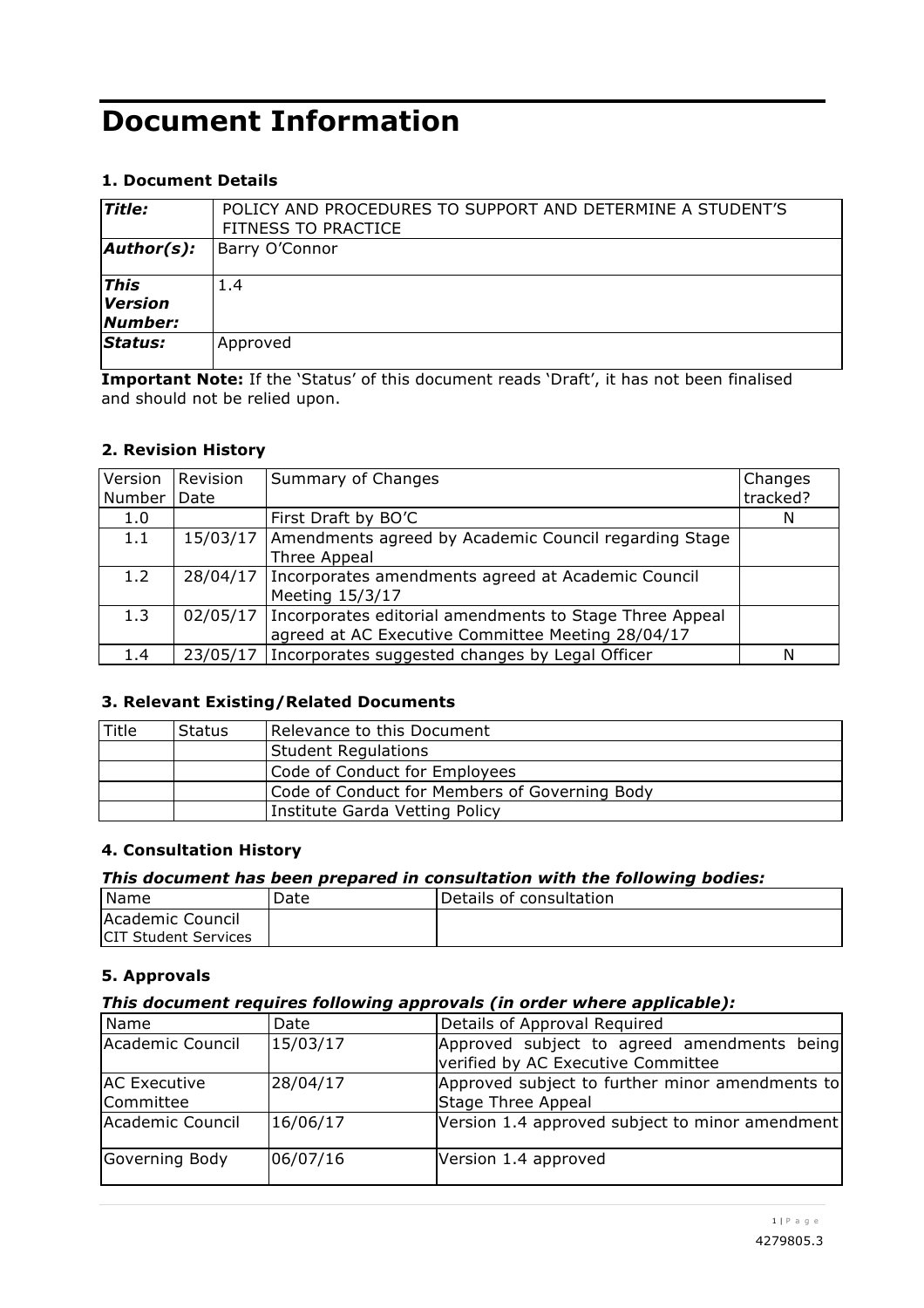### **FITNESS TO PRACTICE POLICY**

## **1. Introduction**

This Fitness to Practice Policy (this **"Policy**") of Cork Institute of Technology (the "**Institute**") has been developed in recognition of the Institute's duty to support students to fulfil programme requirements and to help prepare students for future professional practice.

This Policy is intended to be used to respond to and manage concerns regarding a student's fitness to practice and/or professional suitability, collectively referred to herein as ("**fitness to practice**") on programmes of study recognised, regulated and accredited by a Professional, Statutory or Regulatory Body ("**PSRB**") for the purpose of attaining a professional qualification, future registration with the PSRB and for the entitlement to practice the particular profession. In addition, this Policy applies to all programmes of study that require students to undertake practical training in professional environments which involve interaction with patients/clients/service users including those that lead to registration with a professional body.

Concerns about a student's fitness to practice will be acted upon promptly in order to provide support to the student as early intervention may prevent matters from becoming more serious. The Policy will also provide a basis for counselling a student to discontinue a particular programme and/or advising them as to their suitability to embark on a programme in the first instance.

Students registering for and undertaking such programmes should be suitable to do so with reference to the standards of the particular programme of study, the profession and the requirements of the relevant PSRB, including but not limited to, compliance with professional codes of conduct and the standards of the profession. This involves on-going assessment and monitoring by the Institute.

The programmes of study to which this Policy applies (the "**Relevant Programmes**") are listed in **Appendix 1.** The Institute may in its sole discretion decide that further programmes of study are subject to this Policy in which case, the list in Appendix 1 will be updated.

Fitness to practice includes the possession of skills, knowledge, health, character and ability to practice the profession safely and effectively. It is not restricted to knowledge of a specific subject or practice area and includes the requirement to conform to certain standards of conduct. A list of core competencies required or expected in a programme of study will be made available to students in the Relevant Programmes.

The Institute's Admission Policy sets out the arrangements for the admission of students with convictions, in particular the Garda Vetting Policy. Once students are registered with the Institute they are subject to this Policy in the event that fitness to practice concerns are raised.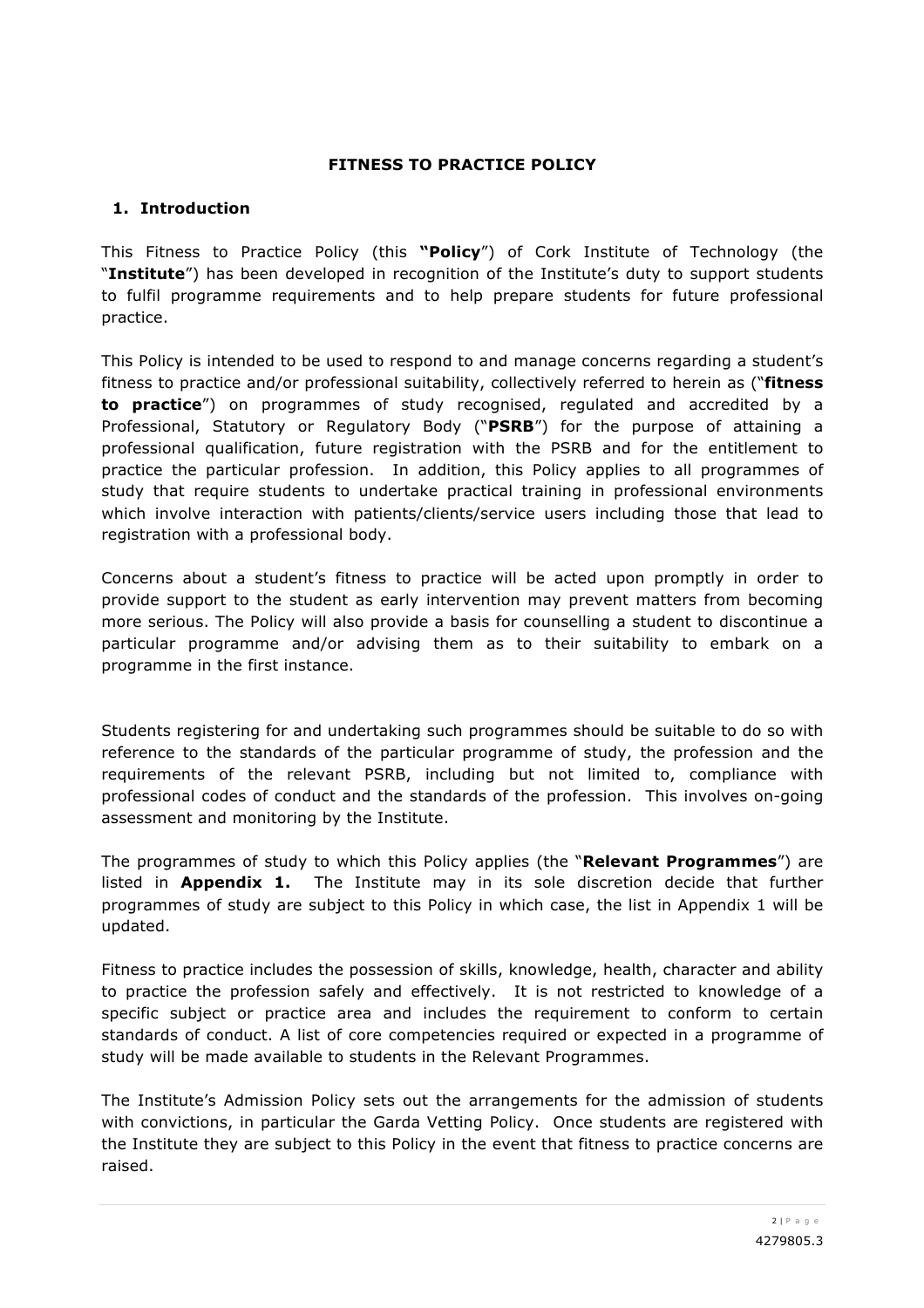Students undertaking Relevant Programmes will be required at all times to:

- Satisfy relevant health requirements for the programme concerned
- Have the capacity to perform key skills and tasks
- Demonstrate acceptable standards of conduct
- Demonstrate relevant values and attitudes
- Satisfy relevant criminal record/prosecutions pending requirements
- •

Conduct and behave themselves so as not to harm service users, staff and/or others and/or put them at risk

• Conduct and behave themselves in a manner likely not to harm the reputation of their profession.

# **2. Aim and Approach**

The Institute endeavours to deal with any issues regarding Fitness to Practice in a fair, prompt and proportionate fashion.

The Institute acknowledges that matters should be dealt with in a way that ensures a supportive learning environment, a positive student experience and a safe staff working environment.

Where a Fitness to Practice concern is raised, the student will be encouraged to seek appropriate internal and/or external supports available.

The Procedure set out in this Policy outlines how the Institute will normally respond to instances where a concern is raised regarding a student's Fitness to Practice and the type of action that the Institute may take to deal with the concern and to support the student. Strict observance of the Procedure may not be appropriate in all cases. Circumstances may warrant that the procedure is abridged or varied and the Institute reserves the right to do so at any time. The Institute also reserves the right to amend this Policy and the Procedure from time to time.

In appropriate cases, the Institute has the right to suspend and/or terminate a student's registration on the programme.

Vexatious and/or malicious concerns raised by students/staff will be dealt with under the appropriate disciplinary procedure.

### **3. Scope**

This Policy applies to students who are registered, or seek to be registered, on Relevant Programmes throughout their period of registration with the Institute at all times, both on and off campus. It is not limited to term time, placement or work-based learning.

The Institute reserves the right to use this Policy in relation to students who are qualified professionals on its postgraduate and/or continuing professional development Relevant Programmes. In such cases, the student's employing organisation will usually be informed of fitness to practice concerns.

The Relevant Programme Department will draw current and prospective students' attention to this Policy and also any PRSB requirements. It is the responsibility of each student to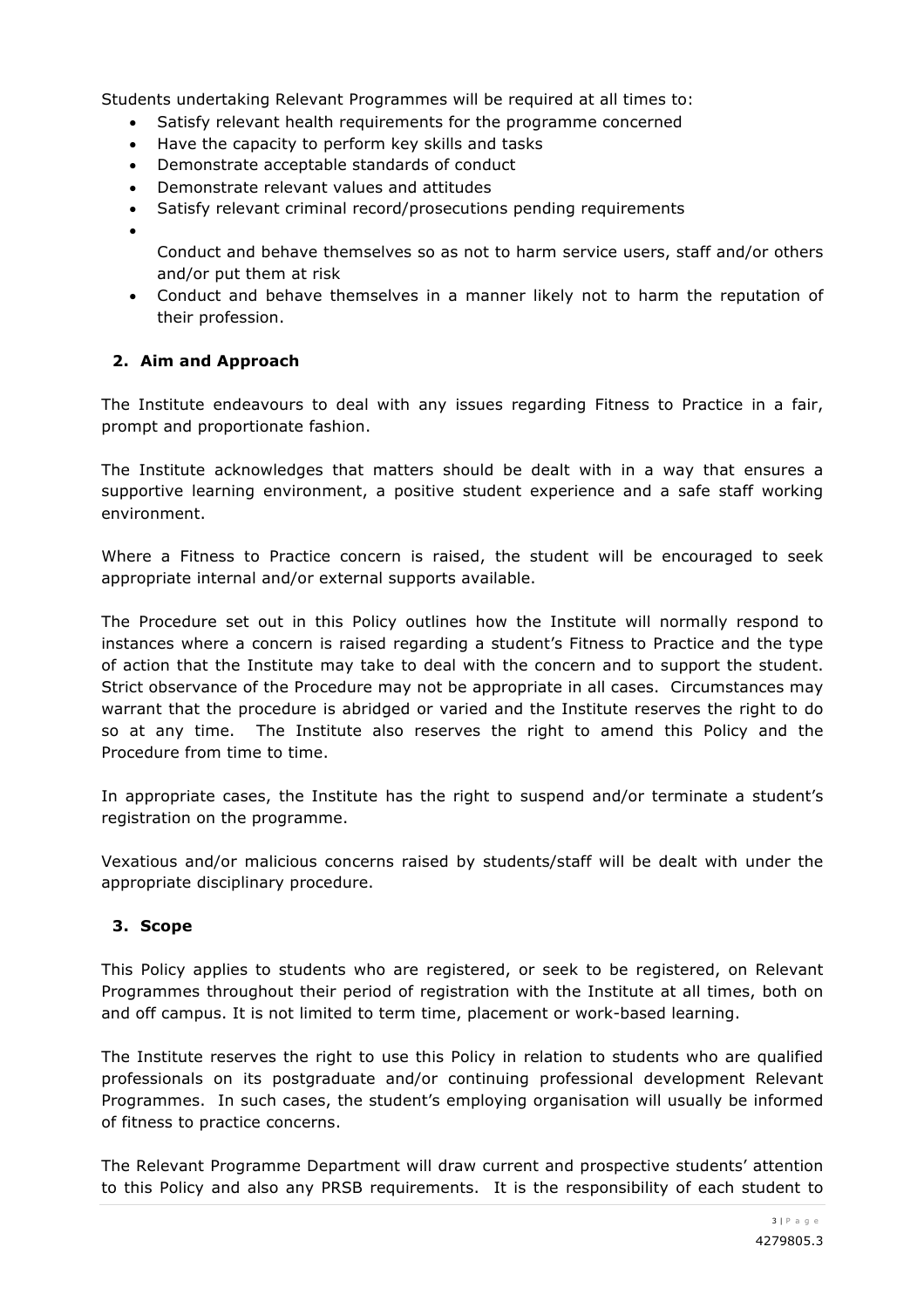familiarise him/herself with this Policy, specific expectations of his/her programme of study, any PRSB requirements and core competencies.

The Institute cannot guarantee the acquisition of suitable work placements for students. Work placements are provided at the discretion of the placement provider.

The Institute cannot guarantee a student's registration with any PSRB. The relevant PSRB will determine this according to its own distinct procedures.

The standard of proof applied at every stage of this Policy is the balance of probabilities.

### **4. Responsible Office**

The Registrar & Vice-President for Academic Affairs (the "**Registrar**") has responsibility for overseeing the implementation of this Policy.

# **5. Legislation**

In implementing this Policy, the Institute will be mindful of its obligations to students under relevant legislation including the Equal Status Act (2000), as amended, and data protection legislation.

# **6. Fitness to Practice and Student Health**

Students are required to have adequate health to undergo their chosen profession. It is important to note that this does not mean that students must be free of any disability. The Institute will comply with Equal Status legislation and make appropriate reasonable accommodation.

A student on a Relevant Programme is required to complete a health declaration on first registration and thereafter annually.

Where there is a fitness to practice concern regarding a student's health, the student may be referred to a relevant healthcare professional. The student is obliged under this Policy to attend such medical consultation as required. A process under this Policy can proceed notwithstanding the failure of the student to attend the nominated healthcare professional.

# **7. Disclosure of Criminal Convictions/Conduct which may also be a Criminal Offence**

The procedure in this Policy will be used in respect of students on Relevant Programmes who have relevant criminal convictions/prosecutions pending i.e. those convictions/prosecutions pending which give rise to a fitness to practice concern. Students on Relevant Programmes are required to disclose criminal convictions and prosecutions pending. Where a student fails to disclose criminal convictions/prosecutions pending on registration and/or while registered as a student with the Institute, the Institute may suspend or terminate the student's registration.

If a student's conduct may be in breach of criminal law, the Institute could be obliged to refer the matter to An Garda Síochána. The Institute may do so on occasion without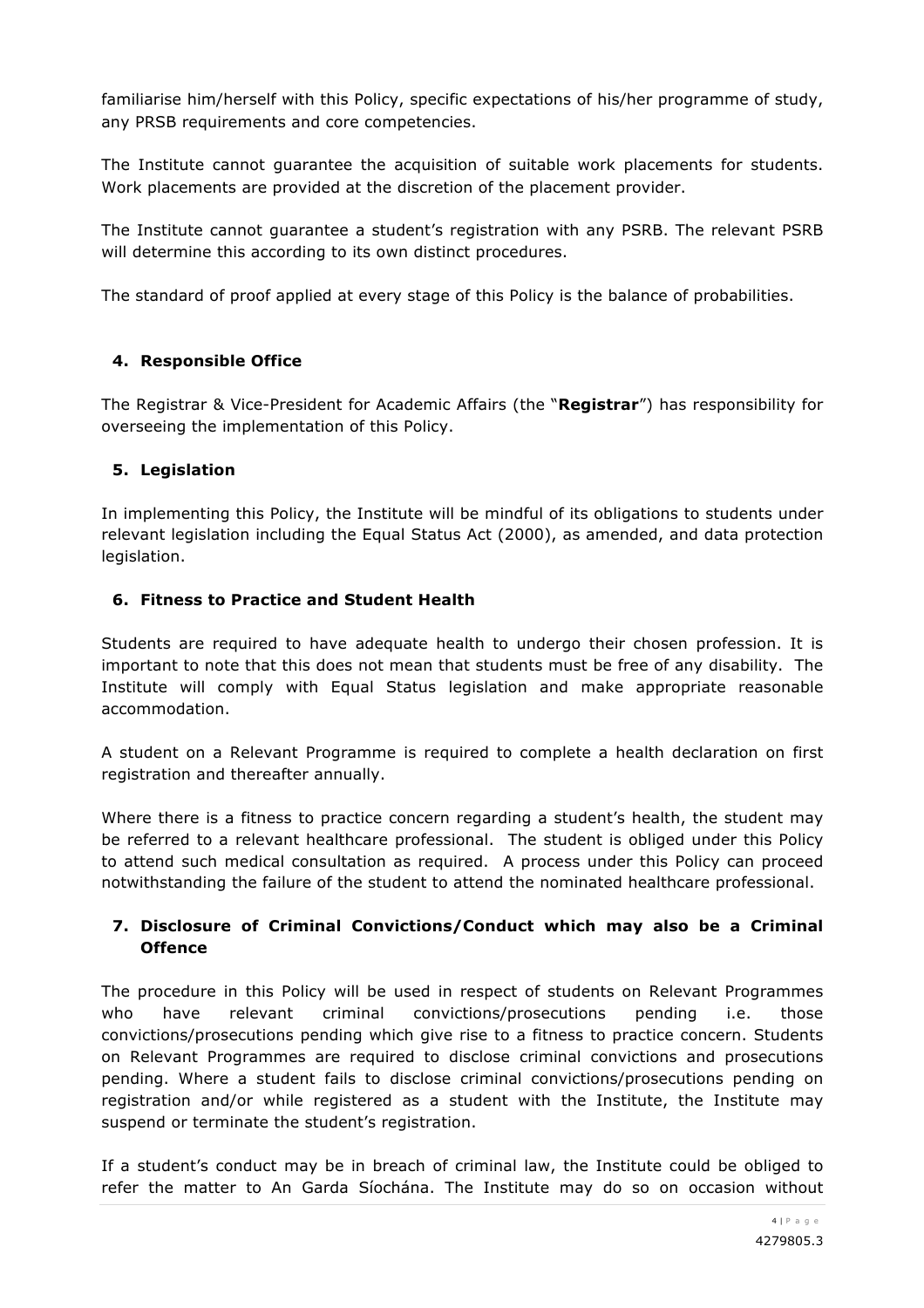notification to the student. In addition, the Institute may at its discretion suspend or delay taking action under this Policy pending the outcome of any An Garda Síochána inquiry and/or criminal investigation/prosecution.

The Institute may take action in respect of a student under this Policy notwithstanding his/her conviction or acquittal in criminal proceedings. The Institute is not bound by the outcome of any criminal prosecution although the Institute may in its discretion take any penalty imposed by a criminal court into consideration in determining any outcome to be imposed under this Policy.

# **8. Garda Vetting**

Some Relevant Programmes require students to undertake mandatory placements that will bring them into contact with children and/or vulnerable adults in which case they are required to undergo Garda vetting in accordance with the Institute's Policy on Garda Vetting. The procedure in this Policy will be used in respect of students whose Garda vetting disclosure give rise to a fitness to practice concern.

# **9. Notification to Third Parties**

While every effort is made to respect confidentiality it may not be possible or appropriate to maintain confidentiality in all circumstances. Students should be aware that, in the course of dealing with fitness to practice concerns, the Institute may consider it appropriate to discuss and/or refer matters and/or its outcomes to the Child & Family Agency and/or third parties such as PSRBs or placement providers. The Institute may do so on occasion without notification to the student. Where the Child & Family Agency and/or a third party carries out any investigation or process, the Institute may suspend or delay taking action under this Policy although it is not obliged to do so. The Institute will not be bound by the outcome of any Child & Family Agency or third party investigation or other process; the Institute may in its discretion take the outcome of the investigation or process into consideration in determining any outcome to be imposed under this Policy.

### **10.References**

When providing a reference in a professional context, for example, in connection with potential employment in a profession or admission onto a professional programme of study at another institution, for a student who has been subject to a formal stage of this Policy, the Institute may refer to the fitness to practice concerns, the associated circumstances and the outcome at that process, including referring to an appeal, where applicable/appropriate. Students will be actively encouraged to contact the employing organisation and discuss full details of the case with the prospective employer.

The Institute will not normally refer to fitness to practice concerns to which a student was subject to an informal process under this Policy which did not progress any further under this Policy when providing references requested in a professional context but reserves the right to do so when it considers it appropriate.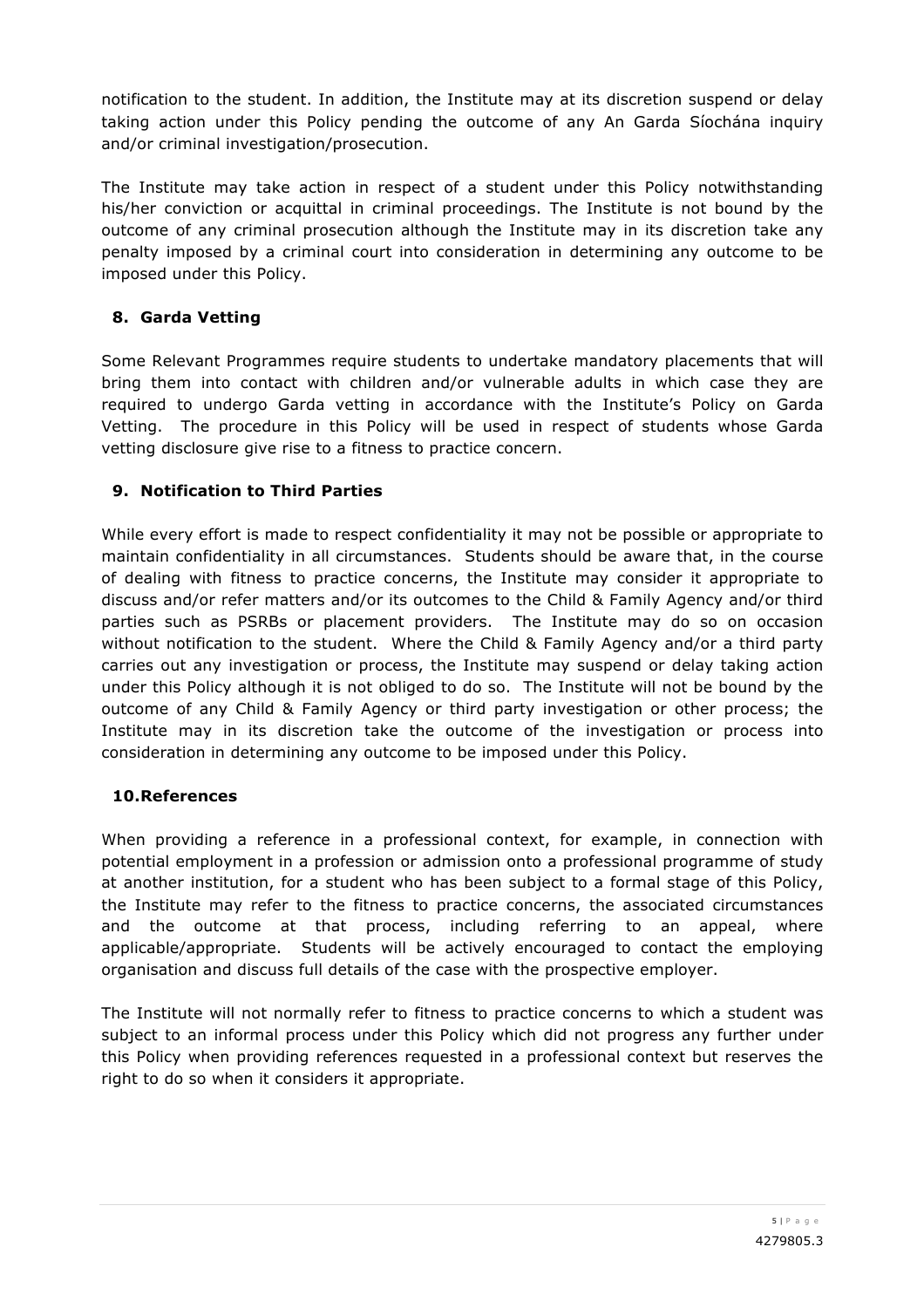# **11.Temporary exclusion of student to mitigate risk.**

The Head of Faculty (or his/her nominee) may temporarily exclude a student from his/her placement, work-based learning setting, related learning activities and/or programme of study and/or temporarily exclude a student from Institute premises where the Head of Faculty reasonably believes that a student in respect of whom a fitness to practice concern has been raised poses a risk to:

- his/her own health, safety and/or wellbeing and/or that of others
- the professional activities of a placement provider or other professional organisation or to a practice situation
- the property of the Institute and/or others, and/or
- the reputation of the Institute or a placement provider or other professional organisation and/or its functioning and/or its activities

and immediate action in the form of a temporary exclusion is reasonably required to remove or reduce the risk. This may include, but is not limited to, fitness to practice concerns relating to a criminal conviction, a serious health concern, a serious once off incident etc.

If a decision is made to impose such a temporary exclusion, consideration will be given to whether arrangements can reasonably be put in place for the student in order to minimise the impact on his/her studies. The temporary exclusion will be kept under review by the Head of Faculty.

Where a student has been temporarily excluded on the basis of the above, the matter will be dealt with further pursuant to one of the formal stages (as deemed appropriate in the circumstances) of this Policy to determine a permanent resolution.

# **12.Fitness to Practice Policy and other Institute Policies**

It is acknowledged that some of the behaviour and issues addressed in this Policy may also fall under the Institute's Fitness to Study Policy and/or other relevant policies such as the Institute's Disciplinary Regulations. Where there is more than one Institute procedure (and/or policies) applicable to any one matter, the Registrar shall decide which of the Institute's procedures (and/or policies) should have priority or be the most appropriate in the circumstances, and may direct the continuation of some procedure(s) (and/or policies) and the suspension of others pending the outcome of the former. It is possible that more than one policy/procedure could be invoked in relation to the same issue, either concurrently or consecutively, as the Registrar may deem appropriate.

# **13.Fitness to Practice Concerns**

The Institute recognises that concerns regarding a student's fitness to practice may arise in a variety of ways and may be raised by the student him/herself, Institute staff, other students, the public, placement providers etc.

Examples of fitness to practice concerns include, but are not limited to:

- Health, mental health, emotional or interpersonal problems
- Failure to comply with PSRB requirements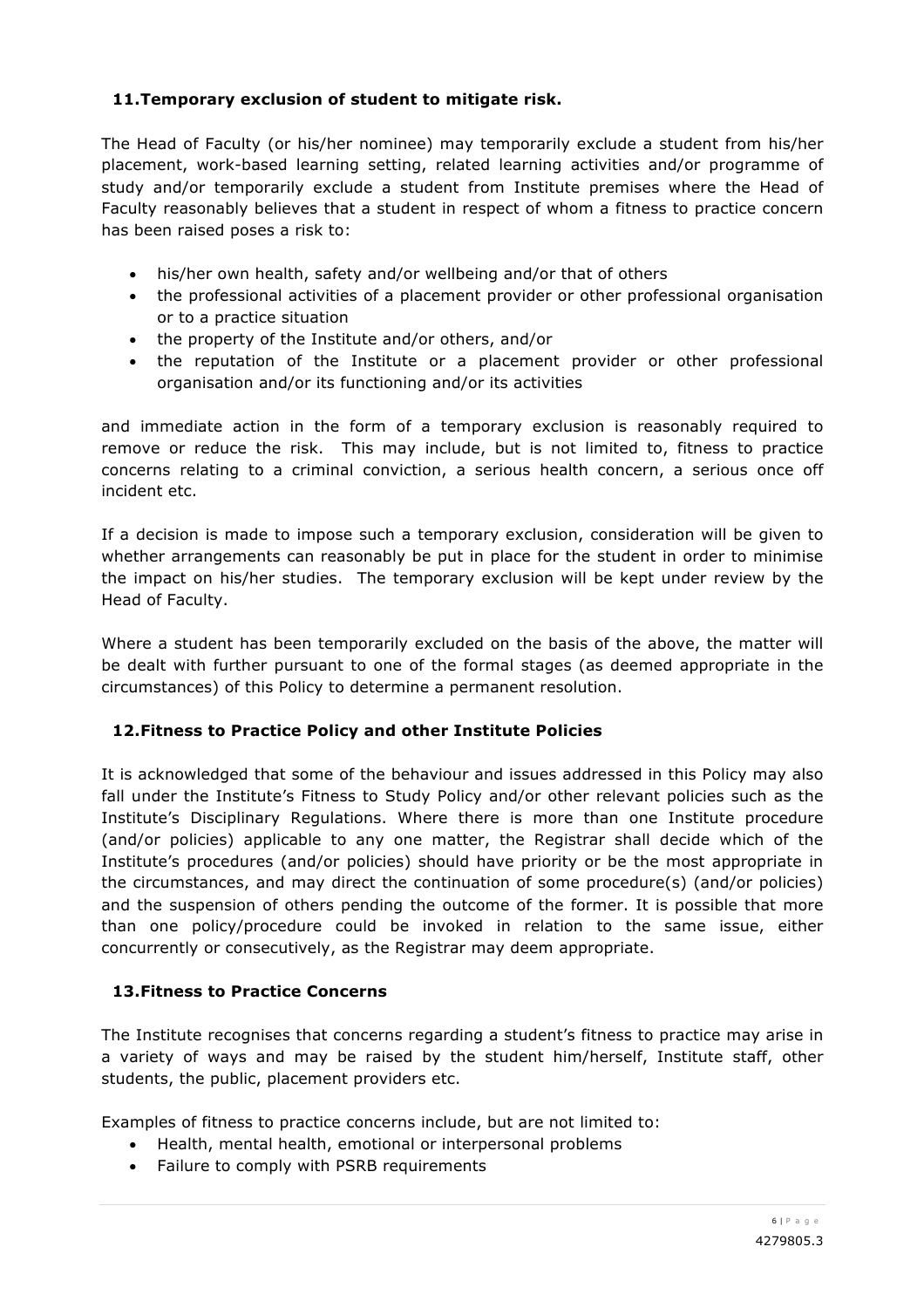- Failure to act within statutory frameworks which sets out students' professional duties and responsibilities
- Posing a risk to the student's own health, safety and wellbeing and/or that of others
- Adversely affecting the operation of the Relevant Programme/placement
- Unprofessional behaviour including breach of confidentiality, failure to maintain appropriate professional boundaries etc
- Breach of standards of acceptable conduct, professional or otherwise, such as those set out in the Institute's Regulations, the Relevant Programme and/or by a relevant PSRB, for example, including but not limited to:
	- **-** Abuse, bullying and /or harassment, including verbal and/or written, physical and/or sexual, including through the use of social media, including once off incidents
	- **-** violent, aggressive or threatening behaviour, physical, verbal or other, including once off incidents
	- **-** failure to treat others with dignity and/or respect
	- **-** discrimination on any prohibited grounds under law
	- **-** dishonesty or untrustworthiness, including but not limited to, the misrepresentation of qualifications or professional experience, the forging of documents or signatures, theft or making false expenses claims etc
	- **-** repeat or serious assessment offences
	- **-** the commission or suspected commission of a criminal offence
	- **-** alcohol or substance abuse
	- **-** anti-social behaviour which adversely affects the operation of placement/workbased settings
	- **-** the failure to demonstrate an attitude or demeanour appropriate to the profession concerned
	- **-** failure to participate in learning activities
	- **-** inconsistent, unreliable or inappropriate behaviour in learning, study or placement/work-based learning settings.

# **14.The Procedure**

Concerns about a student's fitness to practice will be dealt with under the following procedure which has three potential stages:

- 1. Informal Stage
- 2. Formal Stage Level 1
- 3. Formal Stage Level 2
- 4. Appeal.

The level at which the procedure is implemented will depend on factors such as the seriousness of any risk posed and the student's response to any steps taken by the Institute. The Institute can decide to implement a formal stage without implementing the Informal Stage should it believe that that the concerns warrant such an approach.

Should a student without good cause be unwilling or unable to participate at any stage of this Procedure or attend a meeting, the Institute may nonetheless follow the Procedure in his/her absence.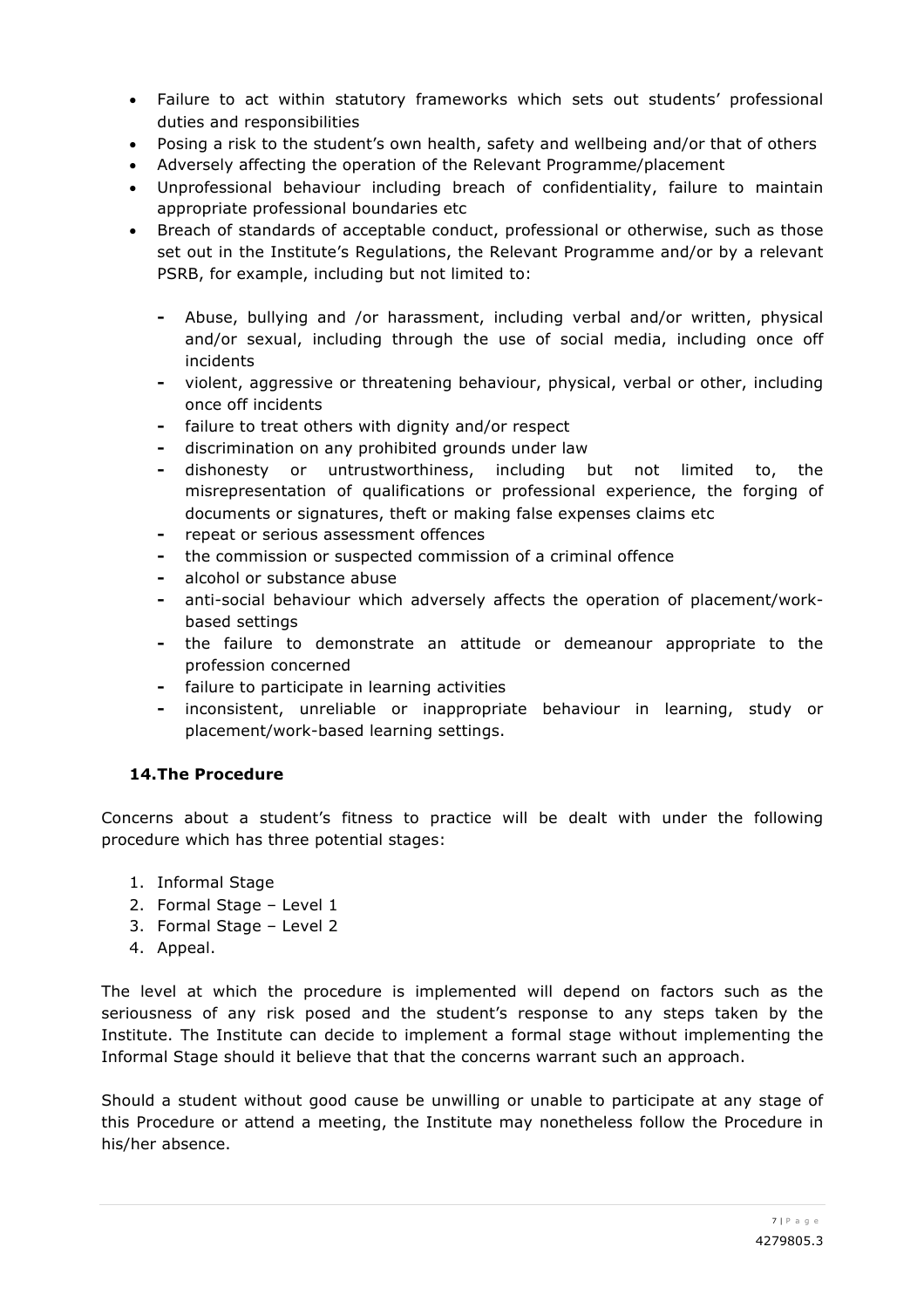Where in this Procedure reference is made to any named Institute's office-holder, such reference is to be read as including reference to his/her appointed nominee.

#### **INFORMAL STAGE**

Prior to initiating a formal stage of this Policy, consideration may be given to informally supporting a student with a view to resolving any perceived issue. Informal attempts at intervention may include informal advice to the student, coming to an agreement with him/her as to a particular course of action, or offering support through appropriate CIT services such as counselling. However, if a particular case appears to be of sufficient seriousness, an informal approach will not be appropriate. Otherwise, a matter that is dealt with informally may be progressed formally if an issue persists.

#### **FORMAL STAGE – LEVEL 1**

The purpose of this stage is to deal formally with any initial, emerging or minor causes of concern relating to a student's fitness to practice.

In determining whether the matter is suitable to be dealt with under this stage, the Head of Department will consider the nature of the concern or conduct, whether the student openly acknowledges there is an issue to be addressed and/or any other relevant circumstances.

Once it has been confirmed that the matter is suitable to be dealt with using this stage, the Head of Department will inform the student in writing, usually by email, that there is a concern about fitness to practice; the nature of the concern will be outlined, it will be indicated that s/he is seeking to deal with the matter under this stage, the student will be provided with a copy of this Policy and advised of any appropriate internal and external supports available to the student.

The Head of Department will arrange a meeting with the student to discuss the concern and any support needs the student may have. The student will be given the opportunity to respond to the concern. The student is entitled to be accompanied by a friend/representative of their choice. The Head of Department may invite other staff members to attend the meeting and may consult with and seek information from other persons in order to deal with the matter and to provide support to the student. The Head of Department should be accompanied at all meetings with the student and a contemporaneous record of the meeting shall be taken.

The Head of Department will decide whether the student's fitness to practice is impaired, or may become impaired, and whether any action is necessary. The precise nature of any action will depend on the circumstances of each case. Actions may include, but are not limited to, one or more of the following outcomes:

- a. There is no case to answer
- b. No further action to be taken
- c. Support arrangements and/or reasonable accommodation to be put in place for the student, following any necessary assessment
- d. An action plan be drawn up setting out how the matter will be managed by the School including the outlining of any requirements which are placed on the student
- e. The student be withdrawn from placement or other work based activity
- f. The matter be referred to the Formal Stage Level 2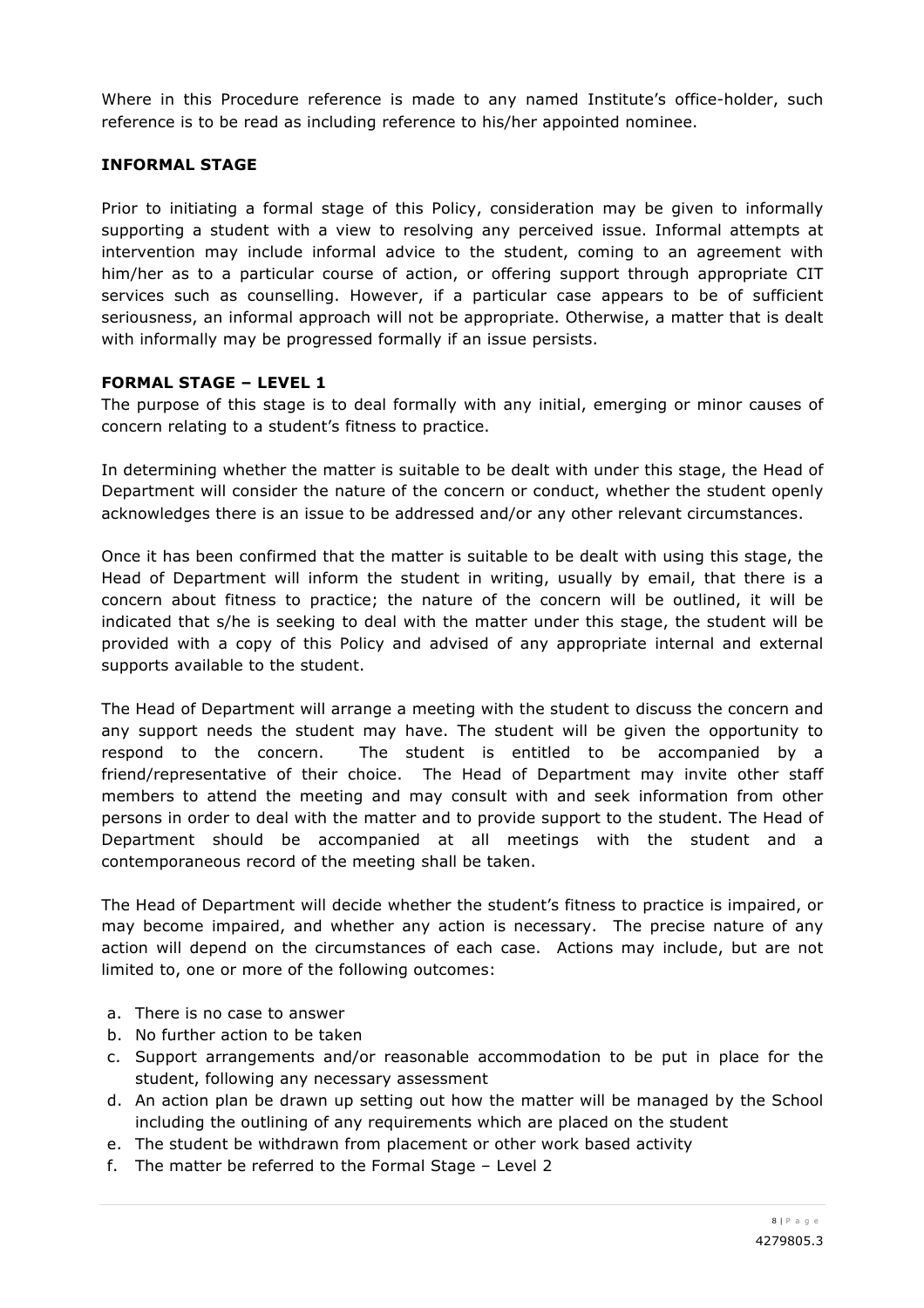- g. The matter be referred for consideration under another Institute process eg Fitness to Study, Student Disciplinary Procedure etc
- h. Such other action as is appropriate in the circumstances.

The student will be notified in writing, usually by email, and normally within 5 working days of the meeting, of the decision of the Head of Department with reasons and any further actions to be taken.

A copy of the documentation will be retained on the student's file.

If the student is dissatisfied with the outcome of this stage, s/he must notify the Head of Department in writing, within 5 working days of receiving the decision that s/he is invoking Level 2.

# **FORMAL STAGE – LEVEL 2**

This stage will be used to address concerns:

- Where any issues are considered too serious to be dealt with under an earlier stage under the Policy
- Where the student is not happy with the decision made by the Head of Department under Formal Stage – Level 1 and notifies the Head of Department within 5 working days of receiving the decision that s/he is invoking Level 2
- Where the student has failed to comply with the outcome of an earlier stage under the Policy

As part of dealing with any matter under this stage, the Institute may undertake any such investigations as it considers reasonable and appropriate in the circumstances. A member of staff will be appointed by the Registrar to act as Investigating Officer and the Registrar may put in place terms of reference for any such investigation. The student will normally be informed that an investigation is being carried out and of the identity of the Investigating Officer.

The Investigating Officer will determine the process to be followed for the investigation, having due regard to any terms of reference set for them by the Registrar, and may speak with the student concerned and with other students, staff and where relevant third parties (such as placement providers or health professionals, for example) and call for information. Any investigation will be carried out in a transparent and fair manner. The Investigating Officer will provide a report to the Fitness to Practice Committee which will determine whether the student's fitness to practice is impaired, or may become impaired. The membership of the Fitness to Practice Committee is outlined in Appendix 2.

In advance of the Fitness to Practice meeting with the student, the Chairperson of the Fitness to Practice Committee will write to the student to:

- Inform him/her that concerns regarding his/her fitness to practice have been raised and full details of the nature of these concerns will be outlined
- Provide a copy of this Policy
- Indicate that s/he will be given an opportunity to respond
- Provide documentation in support of the concern, if any
- Provide a copy of the Investigator's report
- Invite him/her to attend a meeting with the Fitness to Practice Committee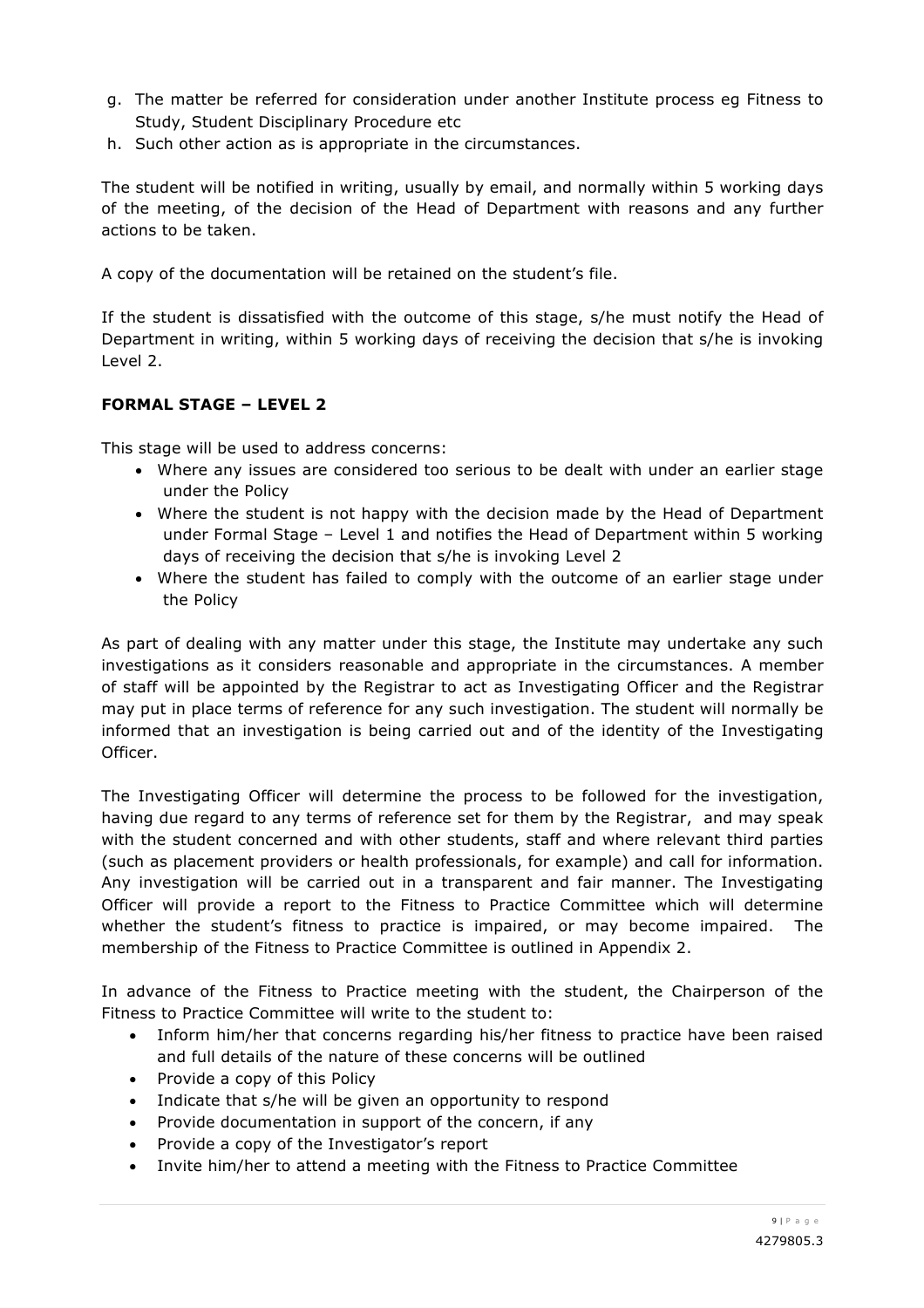- Give him/her notice of the date, time and place of the meeting with the Fitness to Practice Committee
- Inform him/her that he may be accompanied by a by a friend/representative of their choice
- Advise of any appropriate internal and external supports available to the student

The student will normally be given 10 working days' notice of the meeting.

At this meeting the student will be given an opportunity to rebut or discuss any concerns expressed about his/her fitness to practice. The student may bring witnesses and make written submissions. Any written submissions or documents intended to be relied upon by the student should be submitted to the Chairperson of the Fitness to Practice Committee no later than 3 working days before the meeting. A list of proposed witnesses (if any) should also be provided to the Chairperson of the Fitness to Practice Committee by the student no later than 3 working days before the meeting.

A contemporaneous record of the meeting shall be taken.

Following the meeting, the Fitness to Practice Committee will determine whether the student's fitness to practice is impaired, or may become impaired, and whether any action is necessary. The precise nature of any action will depend on the circumstances of each case. Actions may include, but are not limited to, one or more of the following:

- No case to answer
- No further action to be taken
- Support arrangements and/or reasonable accommodation to be put in place for the student
- An action plan be drawn up setting out how the matter will be managed by the Department including the outlining of any requirements which are placed on the student
- The matter be referred for consideration under another Institute policy eg Fitness to Study, Student Disciplinary Procedure etc
- Continue in the Relevant Programme subject to review
- Repeat certain aspects of the Relevant Programme
- The student be transferred to an alternative programme of study
- Withdrawal of the student from placement
- Suspension of the student from the Relevant Programme
- Expulsion of the student from the Relevant Programme
- Dismiss or strike out from the student's record any allegations based on vexatious, false or malicious claims
- Such other action as is appropriate in the circumstances.

The Fitness to Practice Committee shall normally communicate its decision in writing within 15 working days of the meeting.

Where the decision cannot be communicated within 15 working days, the student may be informed in writing of the revised timescale for receiving a response and the reason(s) for the delay.

A copy of the decision and any associated documentation will be retained on the student's personal file.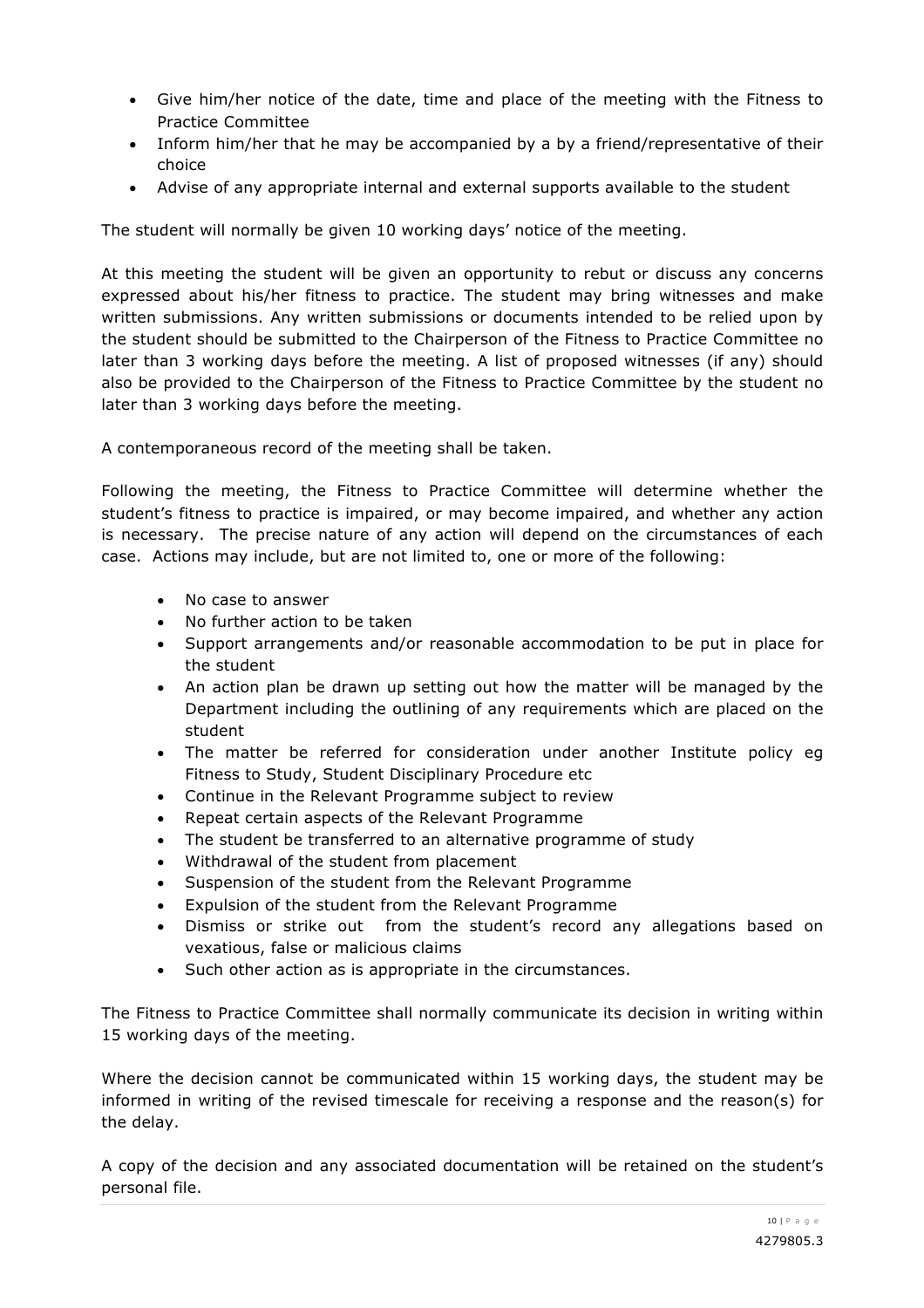If a student is dissatisfied with the outcome, s/he must notify the Chairperson of the Fitness to Practice Committee in writing, usually by email, within 10 working days of notification of the decision that s/he is invoking the Appeal.

Any decision being appealed will retain full force and effect during the currency of the appeal.

# **APPEAL**

The student may appeal the Level 2 outcome to the President.

To initiate an Appeal, a student must write to the President, setting out the grounds of appeal in detail, within 10 working days of the date of notification of the result which is being appealed.

The President will convene a President's Appeal Board chaired by a member of the Institute's Executive Board (other than the President or the Registrar) and also including the President's nominee and the Registrar's nominee.

The President's Appeal Board may invite submissions from the student and any other persons it deems necessary, including the relevant Head of Department, the Fitness to Practice Committee or particulars members of if, and may meet with them or determine the matter on the basis of written submissions alone (if this is deemed appropriate in the circumstances).

The President's Appeal Board may confirm the decision at Level 2 or permit the student to return to practice subject to such conditions as it determines appropriate in the circumstances.

The President's Appeal Board shall normally communicate its decision in writing within 15 working days of the meeting.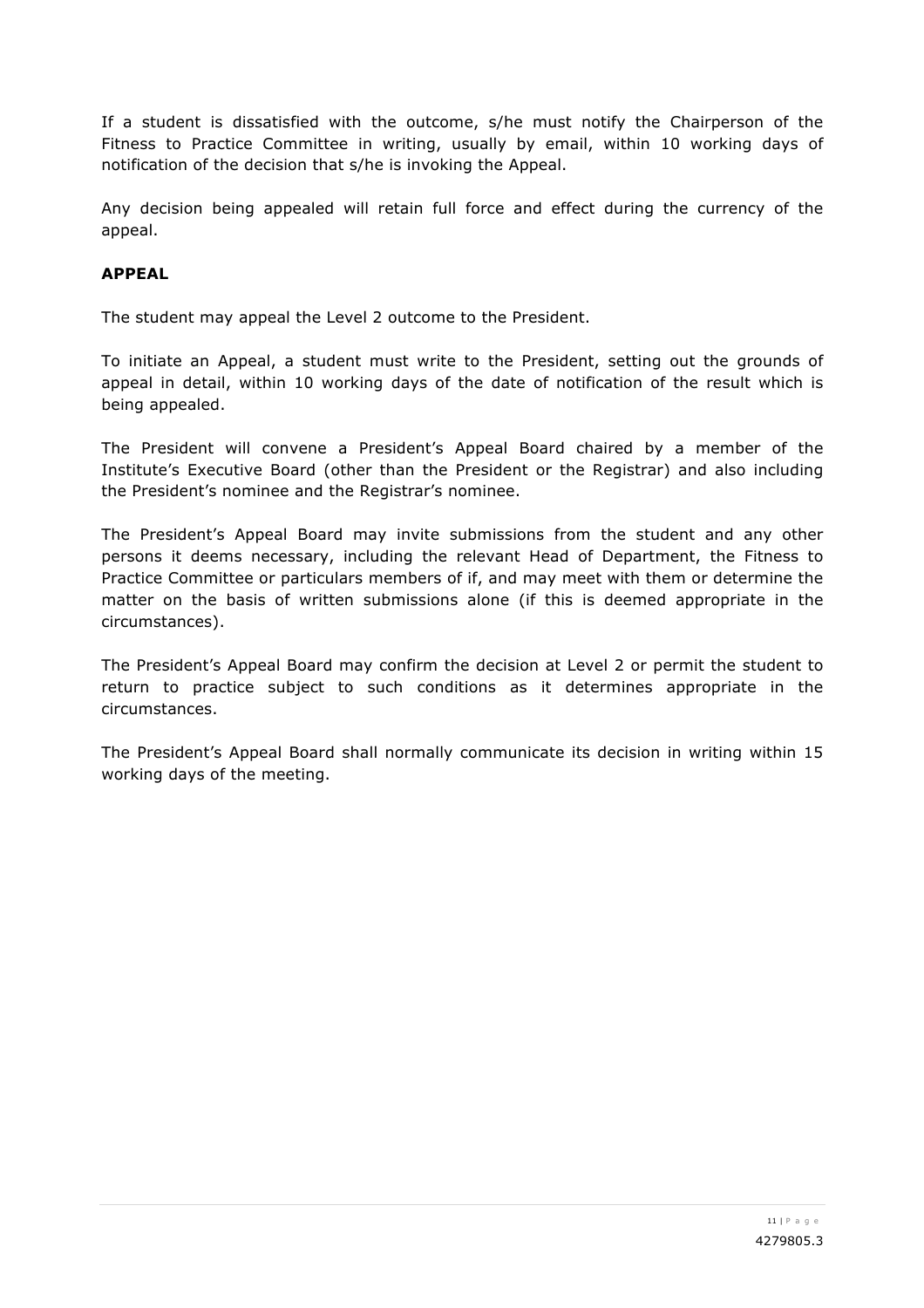## **APPENDIX 1**

## **RELEVANT PROGRAMMES**

- BA in Community Development
- BA (Hons) in Community Development
- Certificate in Counselling Skills
- HC in Arts in Counselling Skills
- BA (Hons) in Counselling & Psychotherapy
- MA in Integrative Psychotherapy
- MA in Play Therapy
- BA in Social Care
- BA (Hons) in Social Care
- BSc in Agriculture
- BSc in Horticulture
- BBus in Information Systems
- BBus in Accounting
- BBus (Hons) in Marketing
- BBus (Hons) in International Business with Language
- MA in Global Business Practice
- MSc in Marketing Practice
- Bachelor of Business
- Bachelor of Business in Business Administration